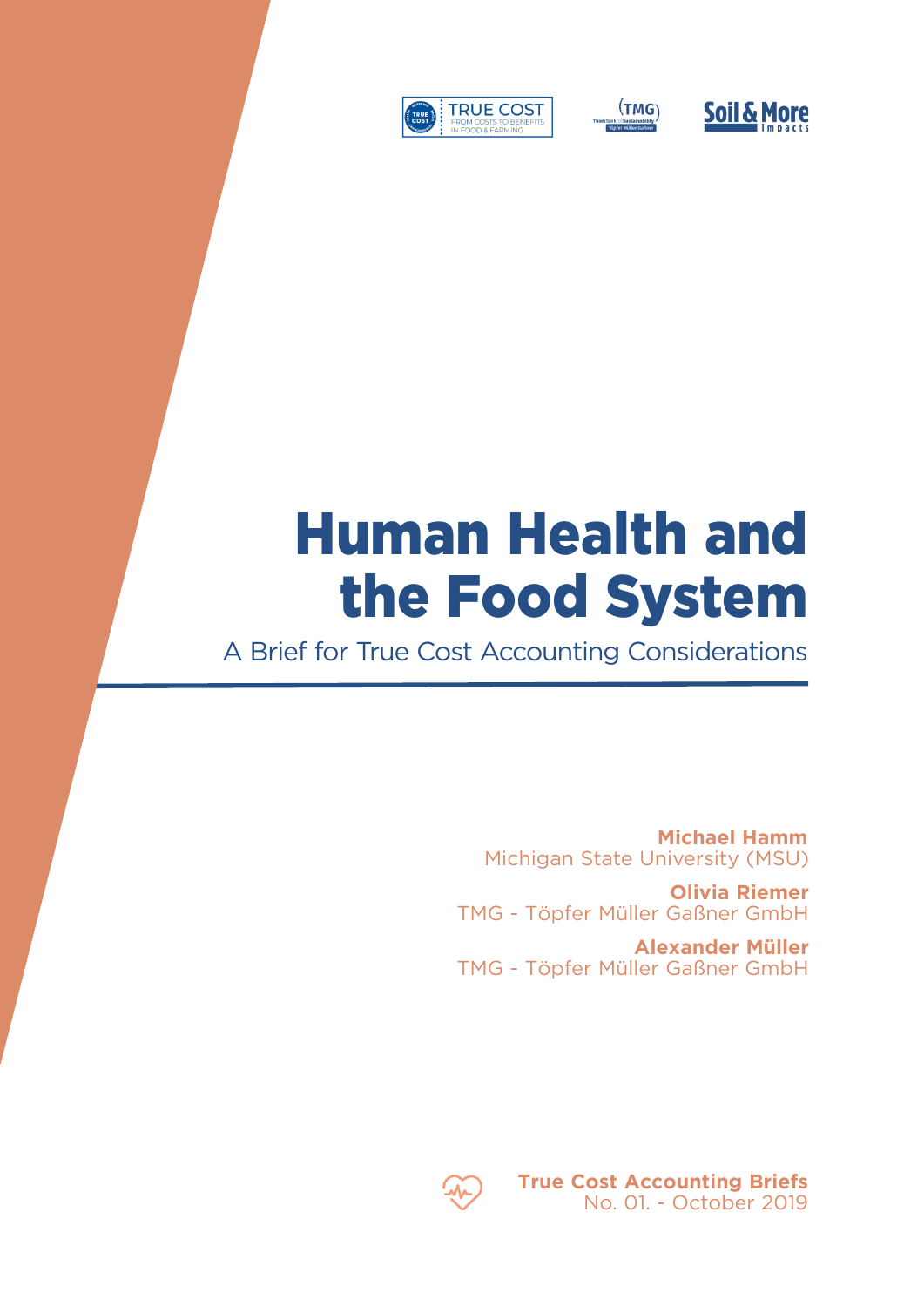This brief highlights the issues and opportunities regarding human health and the food system. It is the first of three with the second focused on organic foods. The third brief will consider strategies to incorporate human health into accounting. They are intended to further develop the concept of true cost accounting with regards to human health for food businesses.

October 2019

Written by

Michael Hamm Michigan State University (MSU)

Olivia Riemer TMG - Töpfer Müller Gaßner GmbH

Alexander Müller TMG - Töpfer Müller Gaßner GmbH

Contact

info@tca2f.org

This work is an open access publication distributed under a CC BY-SA 4.0 License.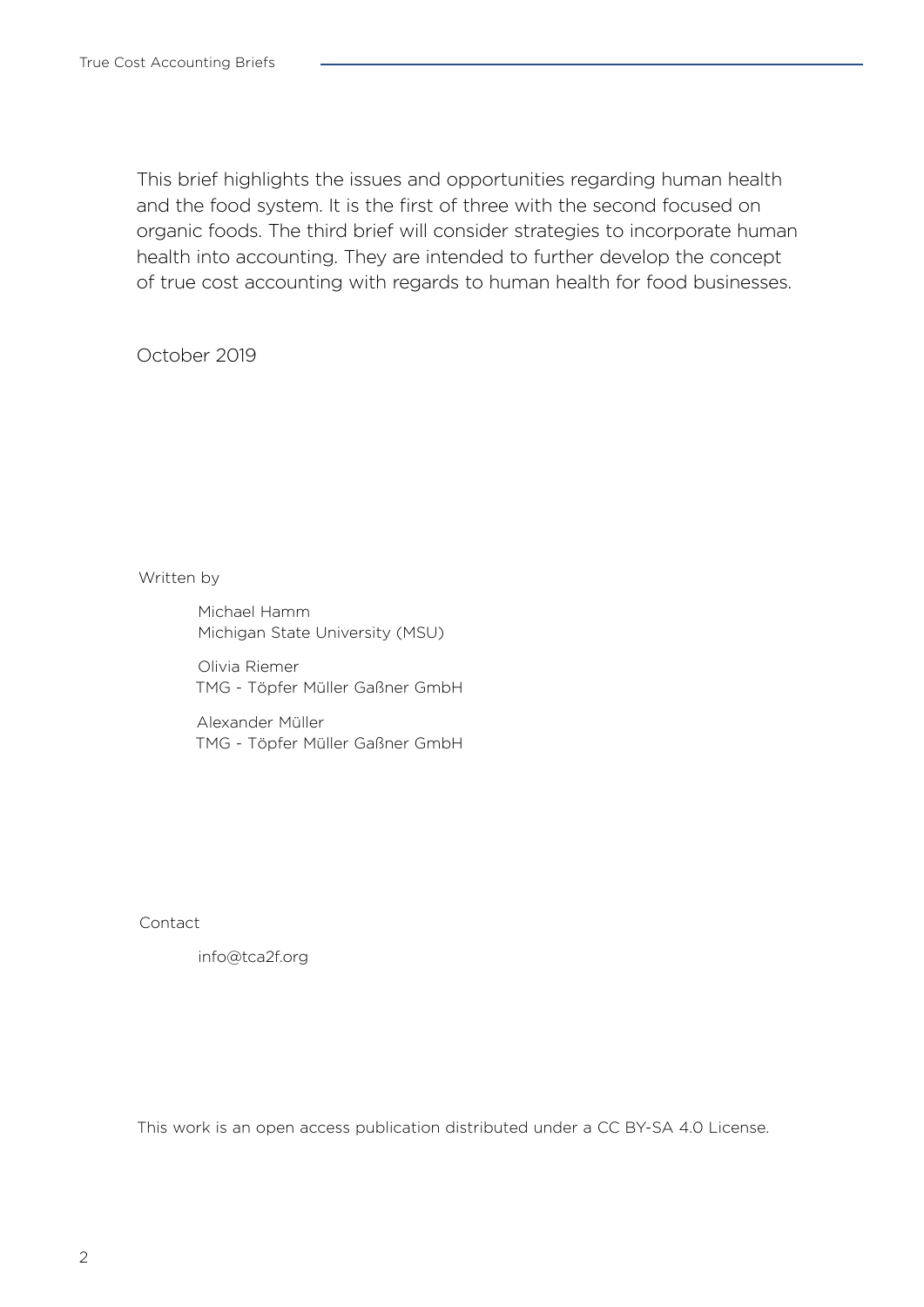## Human Health and the Food System: A Brief for True Cost Accounting Considerations

This short human health brief is not meant to be exhaustive<sup>1</sup>, e.g. the emerging area of mental health and the gut biome will not be discussed herein. Rather we intend to paint a broad brushstroke of domains of impact with several examples in each – both positive and negative. It's also useful to be clear up front that food system policies and practices making optimal human health a prime consideration will have implications on the market.

This is intended! The Sustainable Development Goals (SDGs) endorsed by the United Nations General Assembly are arguing for transformation towards sustainability. For our purposes it means that either businesses are changing their business model or they will be outcompeted by more innovative sustainable business models. That is a general statement and not a statement regarding any individual company, but does mean that all should be examining themselves and identifying ways that they, if needed, can work to transform their current business model to one that does have the ability to tackle this consideration across the dimensions of human health impacts. And assessing the true costs of production could help companies to make the right decisions on time.

We will primarily take a supply chain approach to positive and negative externalities while recognizing the global food system is much more than this – it also includes a range of policies, institutions, norms and behaviors, among other influences while overlapping with a number of other systems – such as governance and economy2. With respect to food-related businesses and the food system there are five key channels where human health is impacted:

- occupational hazards,
- environmental contamination,
- contamined foods,
- unhealthy dietary patterns,
- and food insecurity.

The consumer side is both broad and difficult when applied to individual food businesses given the diversity of reach, scope, and product. Chronic and/or food-related health issues generally fall in three categories – non-communicable diseases (healthy vs. unhealthy food), residue related health issues (environmental and food contamination), and food insecurity and malnutrition issues (amount of nutrition and calories).

Some companies, by definition, generate largely healthy food (e.g. a fresh produce company) – with a number of positive health

<sup>1.</sup> For a much more detailed treatment see: Hamm, M.W., Frison, E. and Tirado von der Pahlen, M.C. (2018). Human health, diets and nutrition: missing links in eco-agri-food systems. In TEEB for Agriculture & Food: Scientific and Economic Foundations. Geneva: UN Environment. Chapter 4, 111-159[. http://teebweb.org/agrifood/wp-content/uploads/2018/11/]( http://teebweb.org/agrifood/wp-content/uploads/2018/11/Ch4.pdf) [Ch4.pdf]( http://teebweb.org/agrifood/wp-content/uploads/2018/11/Ch4.pdf)

<sup>2.</sup> See figure 2.4 of the Economics of Ecosystems and Biodiversity (TEEB) (2018) report for a more complete visual representation of food systems [http://teebweb.org/agrifood/wp-content/uploads/2018/11/Ch2.](http://teebweb.org/agrifood/wp-content/uploads/2018/11/Ch2.pdf) [pdf](http://teebweb.org/agrifood/wp-content/uploads/2018/11/Ch2.pdf)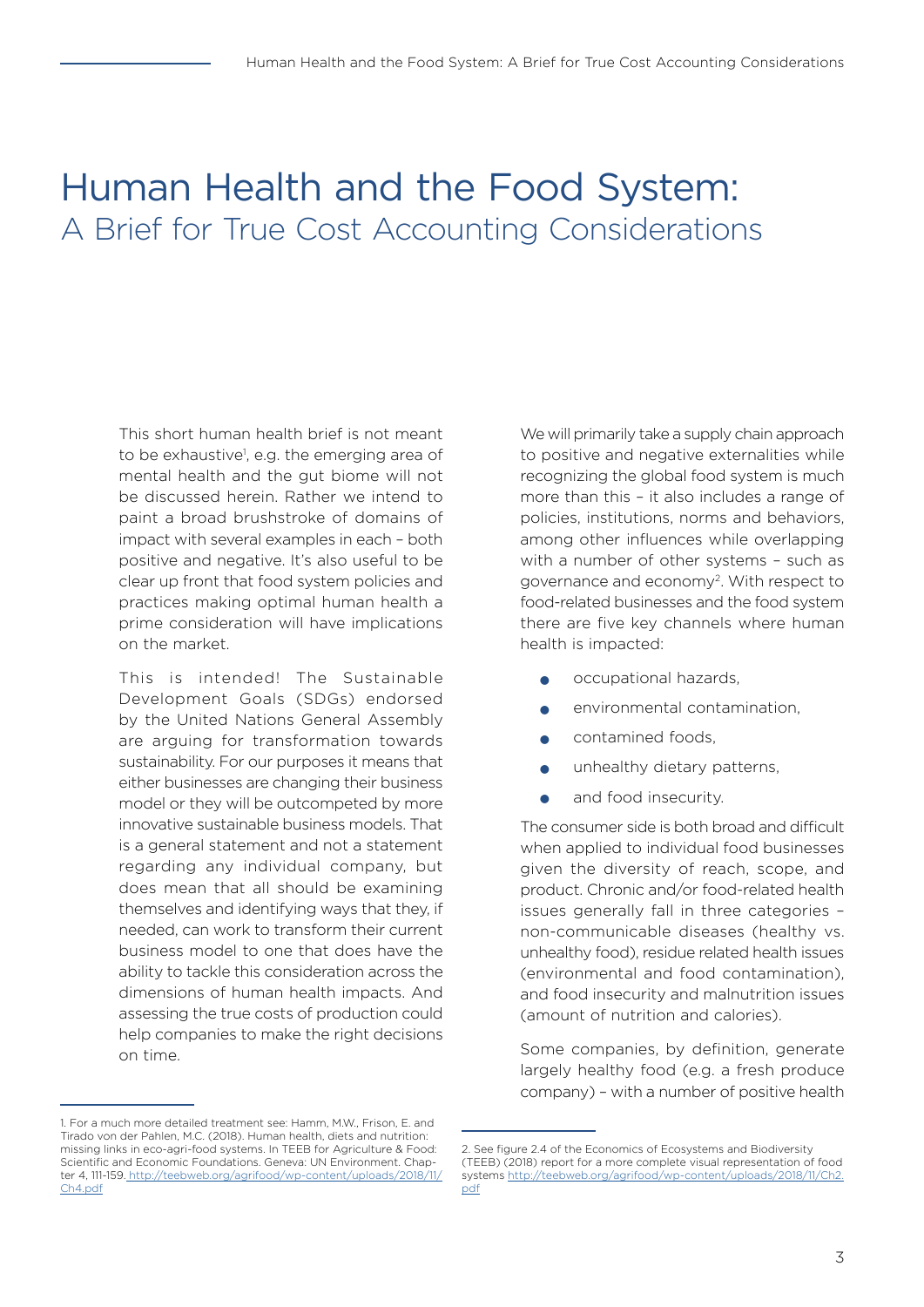benefits – while others generate largely unhealthy food (e.g. soft drink beverage company) – with distinctly negative health impacts. In all cases there are potential human health issues that can arise. It is clear that diet-related chronic diseases – key among them the rising levels of obesity (over 650 million people globally in  $2016<sup>3</sup>$ ) - account for a large amount of morbidity and mortality globally. The soft drink industry is under increasing pressure regarding the amount of sugar-sweetened beverages consumed globally4 with soda taxes demonstrating an impact in Mexico<sup>5</sup>. Necessary dietary consumption pattern changes, especially in the global north, are fairly straightforward – increase fruit and vegetable, increase high-fiber grain, decrease total calorie and empty calories, reduce meat and processed meat, increase nuts and legumes<sup>6, 7, 8</sup>.

While reducing non-communicable disease morbidity and mortality requires a multidimensional strategy there are certainly aspects that can be accomplished in specific industries and overall among food system businesses. If a company's general business plan would benefit by these types of changes then it is more straightforward concerning how to grow market share. If a company's general business plan is intuitively counter then the challenge is larger – how to restructure the business plan to move in a direction that would accommodate

these changes. If the business plan is mixed in this regard – e.g. parts of the company need to increase calorie consumption for market growth to occur while another part might require more legume-based protein foods – it will be more nuanced. This only addresses non-communicable diseases based on dietary pattern.

Consumers experience a range of other food-related health issues – both chronic and acute. Food poisoning is the most typical acute problem. Although essential for good health, fruits and vegetables have provided incidents of food-borne illness – for example a Romaine lettuce<sup>9</sup> incident in the US. There are also problems of environmental contamination (e.g. pesticide residues on food, endocrine disrupting chemicals, water and air pollution), spoilage (e.g. overly long supply chains with short shelf life), and food borne pathogens (e.g. bacterial contamination via processing and packaging). Endocrine disrupting chemicals are considered widespread and of great health concern<sup>10</sup> - including a range of pesticides, packaging materials, and animalproduction hormones. Air and water pollution for example can impact both workers in the particular areas as well as members of the larger community. In this case more stringent production and supply-chain management strategies could be considered (e.g. sourcing via certified organic farms and processors OR more stringent application of pesticide residue testing and rejection).

It may be useful to consider the supply chain diversity within a company in this regard as well. This summer's experience with record-breaking temperatures and/or record rains during prime planting season has demonstrated that sourcing from a limited

<sup>3.</sup> See the WHO fact sheet on obesity and overweight [https://www.](https://www.who.int/en/news-room/fact-sheets/detail/obesity-and-overweight) [who.int/en/news-room/fact-sheets/detail/obesity-and-overweight](https://www.who.int/en/news-room/fact-sheets/detail/obesity-and-overweight)

<sup>4.</sup> See, for example, the call for dramatic curbs on the advertising of junk food and drink to children https://www.theguardian.com/socie [ty/2016/nov/12/stop-junk-food-advertising-curb-childhood-obesity-ex](https://www.theguardian.com/society/2016/nov/12/stop-junk-food-advertising-curb-childhood-obesity-experts)[perts](https://www.theguardian.com/society/2016/nov/12/stop-junk-food-advertising-curb-childhood-obesity-experts)

<sup>5.</sup> Colchero MA, Popkin BM, Rivera JA, Ng SW. (2016) BMJ (Clinical research ed). 352:h6704 [\(https://www.ncbi.nlm.nih.gov/pmc/articles/](https://www.ncbi.nlm.nih.gov/pmc/articles/PMC4986313/) [PMC4986313/](https://www.ncbi.nlm.nih.gov/pmc/articles/PMC4986313/))

<sup>6.</sup> Nordic Nutrition Recommendations (2012) [http://norden.diva-portal.](http://norden.diva-portal.org/smash/get/diva2:704251/FULLTEXT01.pdf) [org/smash/get/diva2:704251/FULLTEXT01.pdf](http://norden.diva-portal.org/smash/get/diva2:704251/FULLTEXT01.pdf)

<sup>7.</sup> USDA Scientific Report of the 2015 Dietary Guidelines Advisory Committee [https://ods.od.nih.gov/pubs/2015\\_DGAC\\_Scientific\\_Report.](https://ods.od.nih.gov/pubs/2015_DGAC_Scientific_Report.pdf) [pdf](https://ods.od.nih.gov/pubs/2015_DGAC_Scientific_Report.pdf)

<sup>8.</sup> Advisory report Dutch dietary guidelines 2015 Dutch Report [htt](https://www.healthcouncil.nl/documents/advisory-reports/2015/11/04/dutch-dietary-guidelines-2015)[ps://www.healthcouncil.nl/documents/advisory-reports/2015/11/04/](https://www.healthcouncil.nl/documents/advisory-reports/2015/11/04/dutch-dietary-guidelines-2015) [dutch-dietary-guidelines-2015](https://www.healthcouncil.nl/documents/advisory-reports/2015/11/04/dutch-dietary-guidelines-2015)

<sup>9.</sup> See the recent outbreak of *E.Coli* infections linked to Romaine lettuce <https://www.cdc.gov/ecoli/2018/o157h7-11-18/index.html> (accessed 09/09/19)

<sup>10.</sup> See the WHO/UNEP report for in-depth discussion: [https://](https://apps.who.int/iris/bitstream/handle/10665/78102/WHO_HSE_PHE_IHE_2013.1_eng.pdf?sequence=1 )<br>anns who int/iris/bitstream/handle/10665/78102/WHO HSE PHE apps.who.int/iris/bitstream/handle/10665/78102/WHO [IHE\\_2013.1\\_eng.pdf?sequence=1](https://apps.who.int/iris/bitstream/handle/10665/78102/WHO_HSE_PHE_IHE_2013.1_eng.pdf?sequence=1 ) (accessed 09/23/19)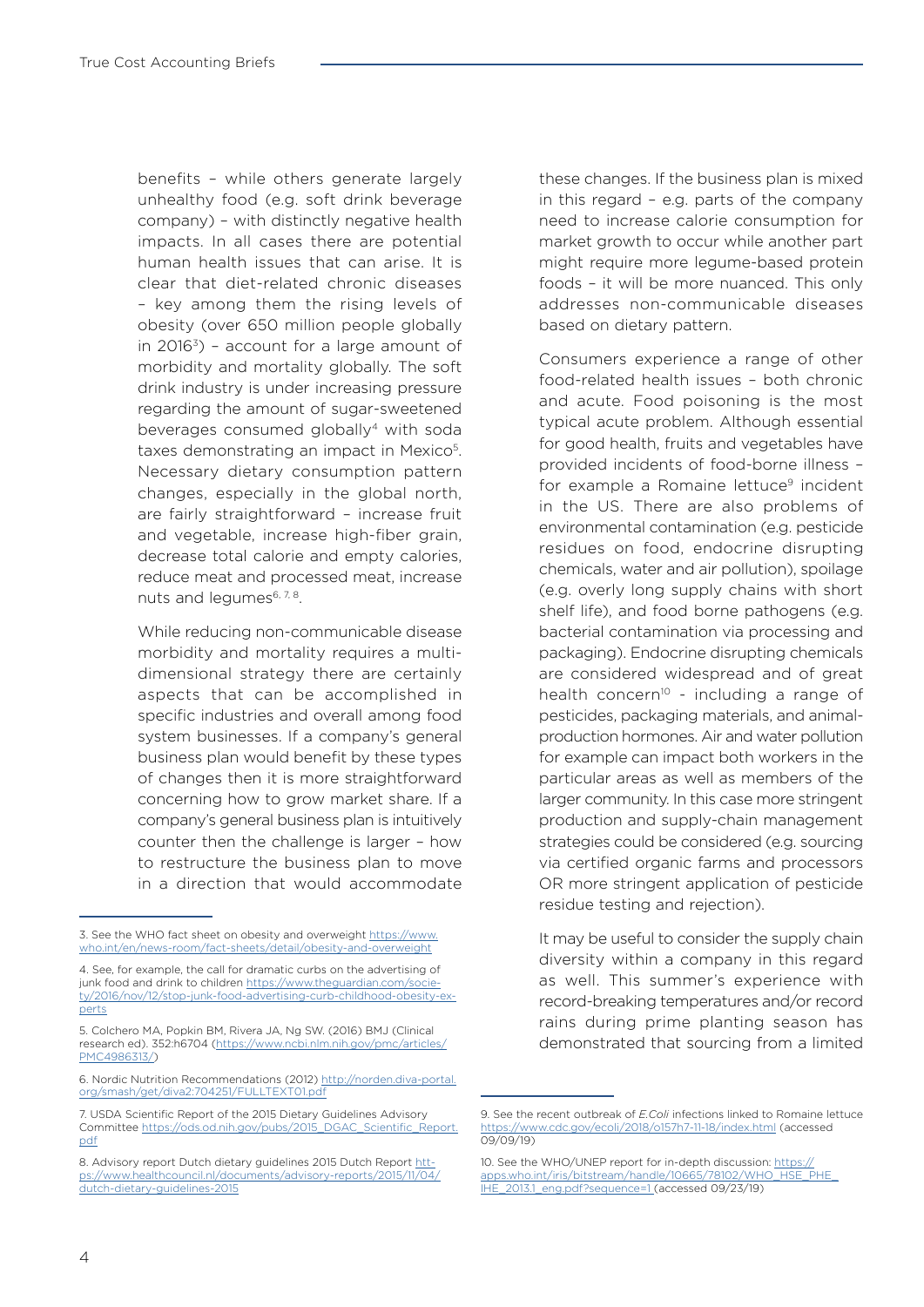number of production regions probably has increasing risks. This, along with strategies of regionalization, could provide a big opportunity for food companies (although outside the scope of this short brief – e.g. the ability to electrify the transportation infrastructure<sup>11</sup>). Eliminating the nontherapeutic use of antibiotics would help improve human health both directly (with farmworkers managing the animals) and indirectly through longer efficacy periods for human use of specific antibiotic classes.

Those working within the supply chain are subject to a range of challenges including exposure to toxic chemicals (e.g. pesticides of various types), toxic pathogens, antibiotics, as well as work-related injuries<sup>12</sup>. Especially in the under-resourced world this can exacerbate malnutrition of both macro and micro-nutrients – leading to stunting, poor cognitive development, blindness, and other debilitating conditions (as well as very early death). The question becomes which of these fall within the purview of individual companies and how might they be categorized/ quantified? Workers in the supply chain face a number of preventable hazards. Starting with farmworkers and farmers they are most typically exposed to a range of toxic chemicals and work-related injuries. Occupational hazards in the workplace are endemic. Agricultural production has a very high rate of worker injury and death – due to machinery, temperature exposure, and/or acute pesticide poisoning. Processing plants (especially within the meat sector) also have high rates of worker injuries. In all cases, these are largely avoidable with proper controls, hazard-mitigation equipment, equipment safeguard protocols in place, and job pacing. It is important to note that most of these

issues are not covered in organic certification requirements.

The five impact channels are typically compounded by inequality and poverty. Unhealthy dietary patterns and food insecurity can affect all end-point consumers – including everyone working in the supply chain. It is first useful to recognize that many workers in the food system, like workers generally, are not paid a living wage – an attribute enshrined in the UN Declaration of Human Rights<sup>13</sup>. Less-than-living-wage workers often fall below the national poverty line and thus have high levels of food insecurity, consume insufficient calories and protein, and/or eat high levels of relatively unhealthy food due to lower cost. In addition, since many agricultural worker jobs are paid on a piece-basis there is an incentive for workers to cut corners (connecting with occupational hazards outlined below).

The notion of a livable wage is gaining momentum globally and it would be useful for companies to do a global analysis of the wage structure in their supply chains – determining to what extent moving to a livable wage with reasonable pace-of-work strategies would impact cost and profitability as well as in-stream and down-stream (supply chain workers as consumers) human health impacts.

Clear and transparent analysis of supply chains is a first step in understanding opportunities to impact human health throughout the workforce, within affected communities, and across the consuming public. In all of the cases outlined above there are a range of opportunities to consider how a broader accounting standard could be beneficial to the company, to the workers in their supply chains, and to the customers who buy their products regarding human health.

<sup>11.</sup> See, for example, the potential for truck electrification in Sweden v. Switzerland [https://reader.elsevier.com/reader/sd/pii/](https://reader.elsevier.com/reader/sd/pii/S0306261918318361?token=F291A40C9801B8A6FC81844362A78BDEAED08BC7911852CACA8A9F28AC283F66B879B5E2CA8A17D1C5015414245BC8D3) [S0306261918318361?token=F291A40C9801B8A6FC81844362A78B-](https://reader.elsevier.com/reader/sd/pii/S0306261918318361?token=F291A40C9801B8A6FC81844362A78BDEAED08BC7911852CACA8A9F28AC283F66B879B5E2CA8A17D1C5015414245BC8D3)[DEAED08BC7911852CACA8A9F28AC283F66B879B5E2CA8A17D-](https://reader.elsevier.com/reader/sd/pii/S0306261918318361?token=F291A40C9801B8A6FC81844362A78BDEAED08BC7911852CACA8A9F28AC283F66B879B5E2CA8A17D1C5015414245BC8D3)1C5015414245BC8D

<sup>12.</sup> IPES-Food (International Panel of Experts on Sustainable Food Systems) (2015). The new science of sustainable food systems. Overcoming barriers to food system reform: Brussels: IPES-Food.

<sup>13.</sup> See Article 23.3 of the UN Declaration of Human Rights [https://](https://www.un.org/en/universal-declaration-human-rights/index.html (see article 23.3)) [www.un.org/en/universal-declaration-human-rights/index.html](https://www.un.org/en/universal-declaration-human-rights/index.html (see article 23.3))